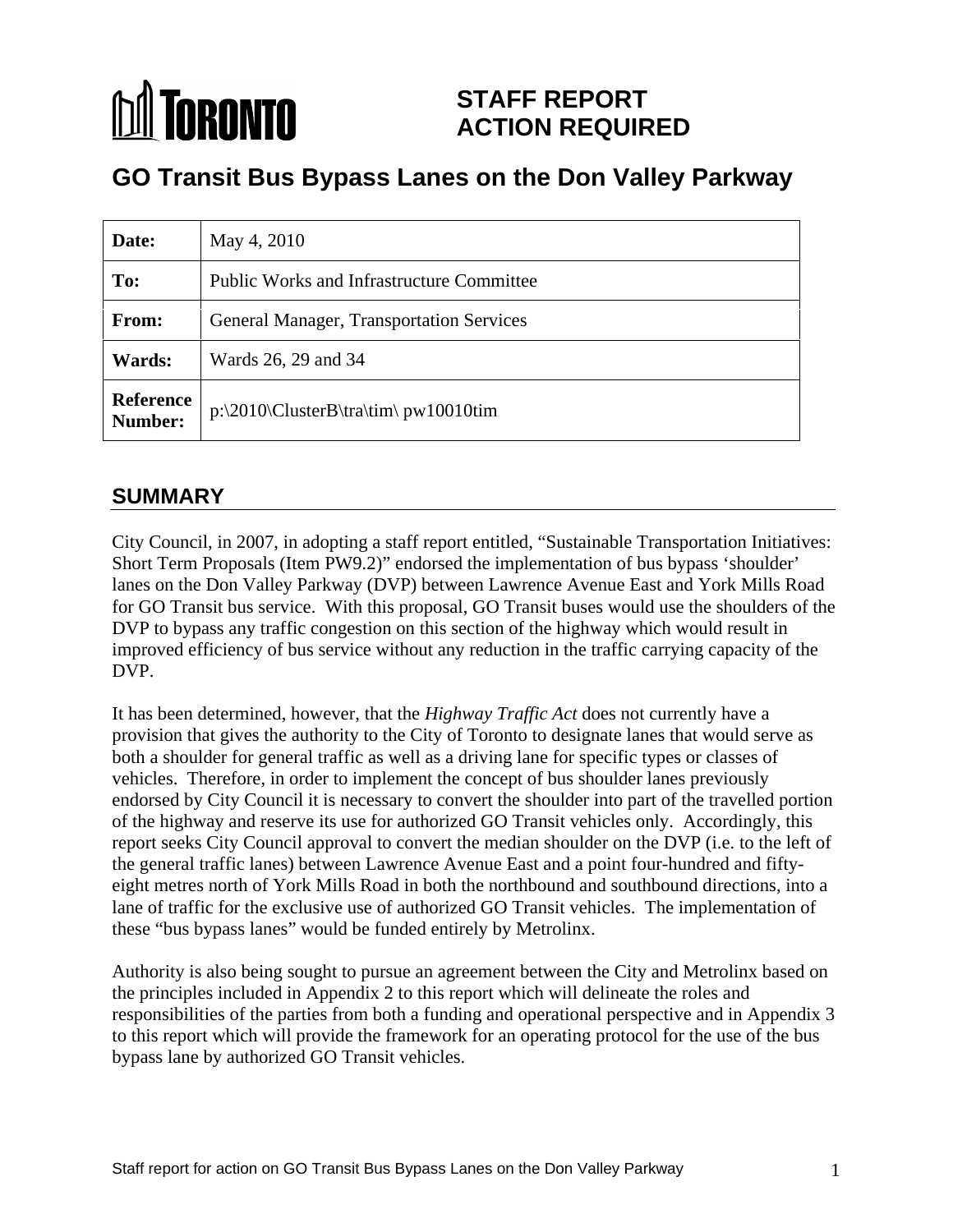### **RECOMMENDATIONS**

The General Manager of Transportation Services recommends that:

- 1. City Council direct that the median shoulder of the Don Valley Parkway between Lawrence Avenue East and a point four-hundred and fifty-eight metres north of York Mills Road, in both the northbound and southbound directions, be incorporated into the travelled portion of the roadway as traffic lanes and be reserved for the exclusive use by authorized GO Transit Vehicles.
- 2. City Council authorize staff to enter into such agreement(s) with Metrolinx as may be necessary to implement Recommendation 1 on such terms and conditions generally as set out in Appendix 2 and Appendix 3 and on such other terms and conditions as may be deemed appropriate by the General Manager of Transportation Services, and in a form satisfactory to the City Solicitor, and that the General Manager of Transportation Services be authorized to execute any such agreements on behalf of the City.
- 3. City Council direct the General Manager of Transportation Services report on the costs and feasibility of implementing bus bypass lanes on the Don Valley Parkway in the sections between Pottery Road and Don Mills Road and between Don Mills Road and Eglinton Avenue East if and when Metrolinx makes a request to the City for their implementation.
- 4. The appropriate City Officials be authorized and directed to take the necessary action to give effect thereto and leave be granted for the introduction of any necessary Bills in Council to give effect thereto.

### **FINANCIAL IMPACT**

All costs associated with the feasibility studies, environmental assessments and construction of the bus bypass lanes on the DVP, including the installation of necessary traffic signs and pavement markings, will be funded by Metrolinx. Any subsequent maintenance (i.e., winter maintenance, lane repairs, barrier repairs, etc.) of the bus bypass lanes will be undertaken by the City and can be accommodated within Transportation Services' operating budget.

### **DECISION HISTORY**

City Council, at its meeting of May 17, 18 and 19, 2005, adopted the March 17, 2005 staff report (Clause No. 1 of Joint Planning and Transportation Committee and Works Committee Report 1) entitled, "Don Valley Corridor Transportation Master Plan." Among the many recommendations adopted, Council endorsed a number of high priority elements of the Master Plan, one of which included, "…. a feasibility study for bus shoulder-lane operations on the Don Valley Parkway (DVP) (to be funded by GO Transit)…"

City Council at its meeting of October 22 and 23, 2007, adopted the September 19, 2007 staff report (Public Works and Infrastructure Committee, Item PW9.2) entitled, "Sustainable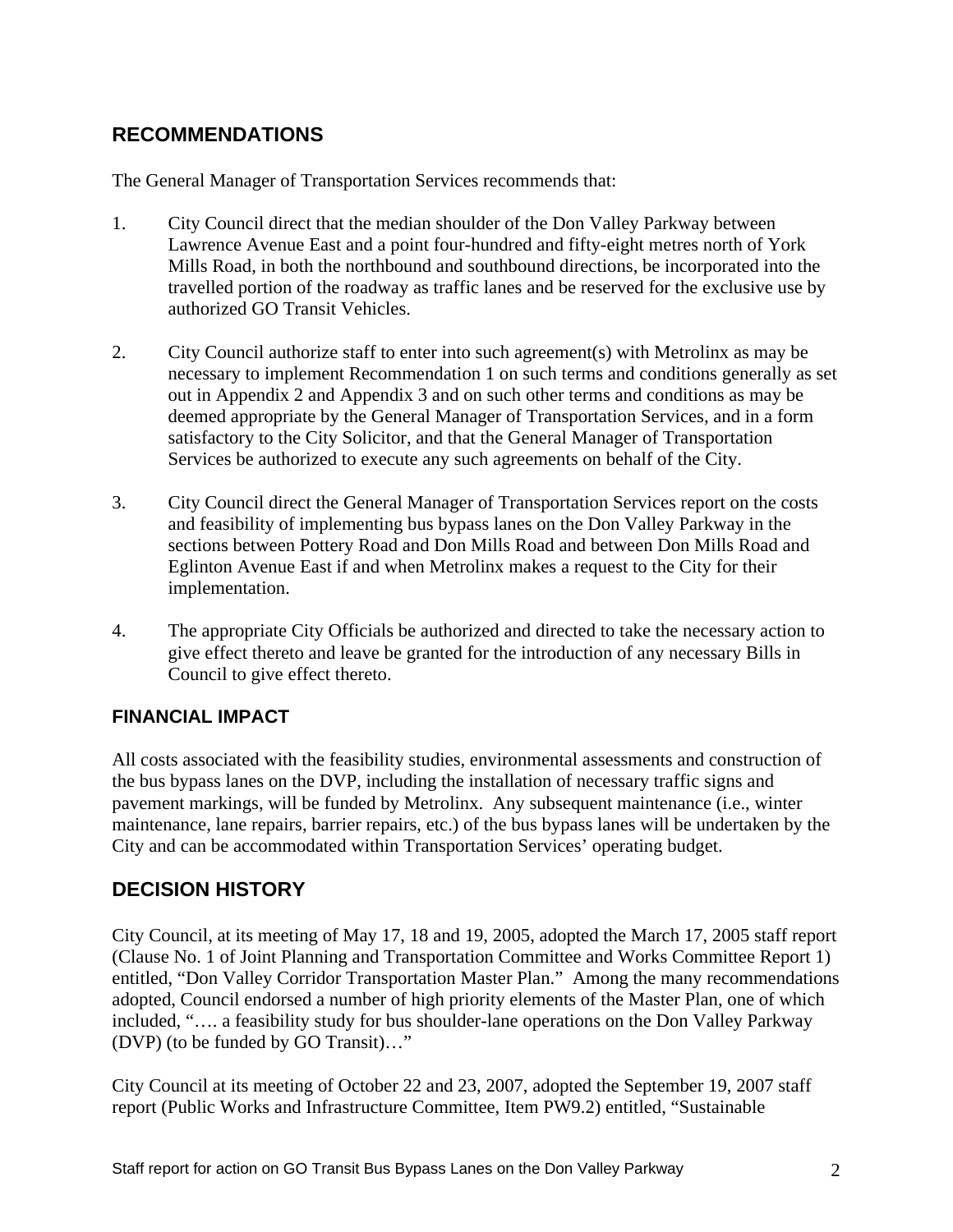Transportation Initiatives: Short Term Proposals." Among the many recommendations adopted was the recommendations to "…endorse the implementation of shoulder bus lanes on the Don Valley Parkway, between York Mills Road and Lawrence Avenue East;" and to "…direct the General Manager, Transportation Services, to request the Ministry of Transportation Ontario to undertake whatever amendments to the *Highway Traffic Act* are necessary to implement the shoulder bus lanes on the Don Valley Parkway and to report on the implementation as soon as possible."

### **ISSUE BACKGROUND**

The Transportation Services Division is pursuing a number of sustainable transportation initiatives that could be implemented to help achieve the City's reduction targets for greenhouse gas emissions and smog-causing pollutants. One such initiative would be the implementation of bus bypass lanes along certain sections of the DVP. The bus bypass lanes would be implemented to enhance service for GO Transit bus users. On an average weekday, approximately one hundred and sixty GO buses are operated in and out of the City's downtown core. Congestion along the DVP during peak periods adversely affects GO Transit bus service, with regular delays resulting in increased travel times for users and increased emissions by the buses stuck in stop-and-go traffic. There is an opportunity to alleviate these problems through the introduction of bus bypass lanes along the DVP.

### **COMMENTS**

The addition of bus bypass lanes on the DVP will enable GO Transit buses to avoid traffic congestion on this section of the highway and, consequently, enhance GO bus services for customers traveling between the downtown core and other parts of the GTA. In addition, the bus bypass lanes and the improved reliability will provide a greater incentive for more people to use the service. If successful, this kind of initiative can be considered for implementation on other sections of expressways for transit travelers.

Although there might be an interest expressed by various other bus carriers to use the bus bypass lanes, it is recommended that the use of the bus bypass lanes not be extended to other private motor coach/bus companies at this time. Their exclusion is mainly due to the shear number of such operators which would probably compromise the efficiency of service provided by these bus bypass lanes that GO Transit is seeking for their customers. Furthermore, GO bus operators will be required to adhere to the strict guides of an operating protocol, discussed in greater detail below, which would be difficult to enforce with private bus operators.

### **Implementation of Bus Bypass Lanes**

Two options were considered that would allow the shoulders of the DVP to be used as driving lanes. The first option would be to make a request to the Ministry of Transportation to amend the *Highway Traffic Act ("HTA")* to allow municipalities, and specifically the City of Toronto, to implement bus bypass shoulder lanes on their highways. Currently, there are some legislative restrictions within the *Highway Traffic Act* that preclude the use of shoulders for this purpose. The second option is to convert the shoulder into a lane of traffic and then restrict the use of this lane to GO Transit vehicles.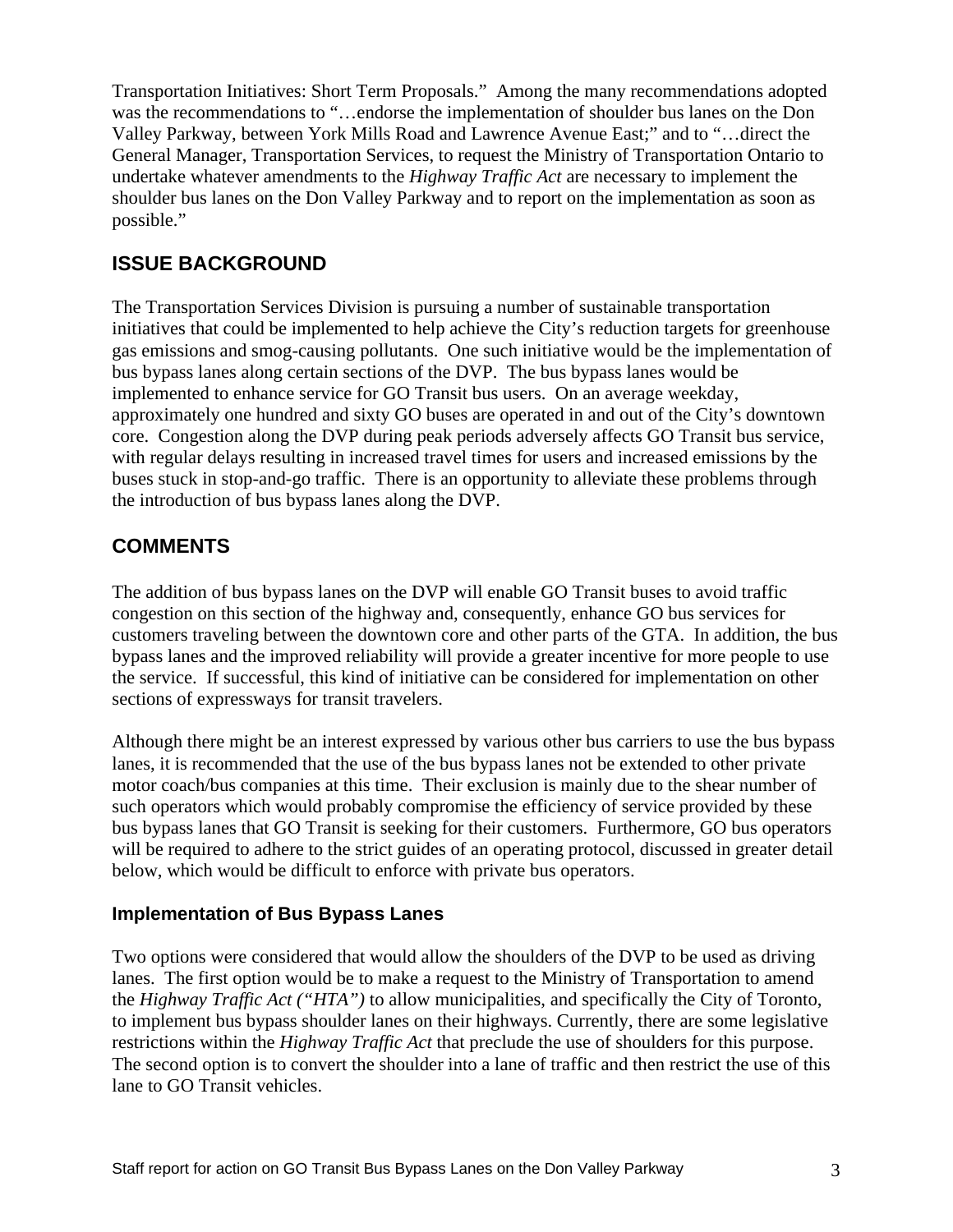The City has met with Ministry of Transportation of Ontario (MTO) staff to discuss the possibility of enacting an *HTA* amendment. MTO staff expressed their support for bus bypass lanes on the DVP, but indicated that an amendment to the *HTA* would take considerable time due to the lengthy legislative process required. MTO staff is continuing to explore this amendment, but have not committed to a timetable. In the meantime, it was felt that proceeding with the alternative approach would allow the implementation of bus bypass lanes in 2010.

It is therefore recommended that the median shoulder of the Don Valley Parkway, between Lawrence Avenue East and a point four-hundred and fifty-eight metres north of York Mills Road, northbound and southbound, be incorporated into the travelled portion of the roadway as traffic lanes but reserved for the exclusive use by authorized GO Transit vehicles, namely GO buses and GO Transit Safety and Training vehicles operated by Metrolinx. Although reserved for the exclusive use by authorized GO Transit Vehicles, a limited number of other vehicles would be permitted to use the bus bypass lanes in certain circumstances, including ambulances, police or fire service vehicles, public utility emergency vehicles, and vehicles actually engaged in the removal of snow or the salting of roads or in maintenance operations for or on behalf of the City.

### **Bus Bypass Lane Locations**

In general, existing shoulder widths along the DVP are insufficient to allow for newly created traffic lanes for bus operation. Where possible, shoulders would have to be widened to accommodate the requirements for bus operation, which could require the relocation of guiderails, high-mast lighting, retaining walls and the widening of major bridge structures. Although it might be technically feasible to provide bus lanes along the entire length of the DVP, costs would be prohibitive at certain locations or 'pinch points'.

An initial feasibility assessment was undertaken by GO Transit in cooperation with the City to determine the most appropriate locations for bus bypass lanes. Initial findings indicated that there were three sections of the DVP where implementation of bus bypass lanes could substantially help to improve service for GO Transit buses. The three sections of the DVP are Pottery Road to Don Mills Road, Don Mills Road to Eglinton Avenue East and Lawrence Avenue East to York Mills Road, illustrated in Figures 1 to 3, respectively, in Appendix 1 of this report.

Of the three sections, the bypass shoulder lanes posed no significant challenges at section number three (i.e., between Lawrence Avenue East to York Mills Road) and therefore could be implemented the quickest. For this section, both outer and median shoulders were considered in the design options, but ultimately it was determined that the median shoulder (i.e. to the left of the general traffic lanes) would be the most cost-effective and simplest to convert and implement. Existing median shoulders were found to be wide enough to accommodate GO Transit buses, requiring only new traffic signage and pavement markings. In addition, this option also presented the opportunity to extend the bus bypass lanes an additional four-hundred and fifty-eight metres to the north of York Mills Road. The alternative of using outer shoulders, which might be preferable for the other two sections, would have been considerably more costly due to required shoulder widening. The detailed design of the bus bypass lanes along this section is ready to be implemented in 2010, with all associated project costs being funded by Metrolinx.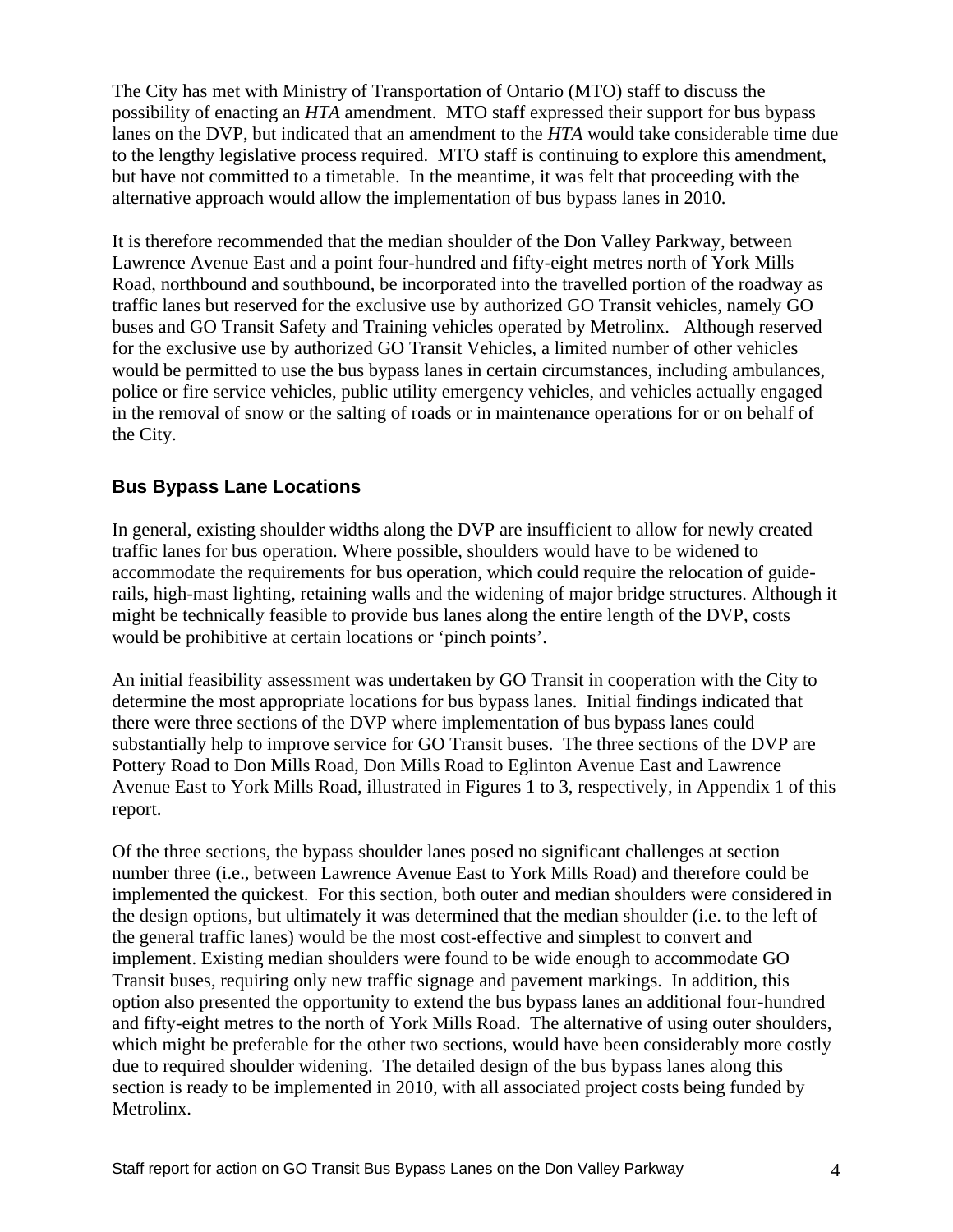As for the other two sections between Pottery Road and Eglinton Avenue East, there are a number of operational constraints which need to be addressed, namely, the widening of the outer shoulder lanes, including stabilization of embankments, relocation of high-mast lighting, modifications to retaining walls and the widening of two bridge structures (Beechwood Bridge and Don River/CN Railway Bridge). Detailed designs for these sections are being prepared by a consultant retained by Metrolinx. However, before any of this work can proceed for these two sections, an environmental assessment (EA) is required and is currently being undertaken by Metrolinx. Once the EA process is complete, then the detailed designs can be finalized, costs determined and actual timelines for implementation of the bus bypass lanes established. It is therefore recommended that the General Manager of Transportation Services report on the costs and feasibility of expanding the bus bypass lanes to the other two sections if and when Metrolinx makes a request to the City for their implementation.

### **Bus Bypass Lane Operating Protocol and Legal Agreement**

There is also a need for an agreement between the City and Metrolinx to clearly delineate responsibilities and obligations on a number of matters. To assist in the preparation of such an agreement, a number of terms and conditions were formulated and are summarized as "Principles Underlying an Agreement between the City of Toronto and Metrolinx," in Appendix 2 of this report. These principles will generally serve as the basis for a more formal agreement to be executed by both parties.

Prior to the implementation of any bus bypass lanes, an operating protocol is also required on the use of these lanes, which must be agreed upon by both the City of Toronto and Metrolinx. Such a protocol was developed with input from Metrolinx's planning and training departments, City of Toronto's Transportation and Technical Services Divisions, Toronto Police Service, Emergency Medical Services and Fire Services. The operating protocol covers a number of items, such as: the identification of authorized users of the bus bypass lanes, design, signage, pavement markings, operating speeds, dealing with collisions and obstructions within the bus bypass lane, enforcement, facility maintenance, etc. The protocol is generally contained in Appendix 3 of this report. The conditions incorporated into the operating protocol will ensure that the bus bypass lanes will be used by GO Transit bus operators in a safe and efficient manner and minimize any conflicts with other motorists using the DVP.

It is therefore recommended that authority be granted for the City to enter into agreement(s) with Metrolinx as may be necessary to implement bus bypass lanes on such terms and conditions generally as set out in Appendix 2 and Appendix 3 and on such other terms and conditions as may be deemed appropriate by the General Manager of Transportation Services, and in a form satisfactory to the City Solicitor, and that the General Manager of Transportation Services be authorized to execute any such agreements on behalf of the City.

### **Conclusion**

The implementation of bus bypass lanes on the Don Valley Parkway is a sustainable transportation initiative that is aimed at improving transit service efficiency and reliability, thus making it an attractive alternative to the car. The implementation of the bus bypass lanes, which will not reduce the traffic carrying capacity of the DVP, will be funded entirely by Metrolinx.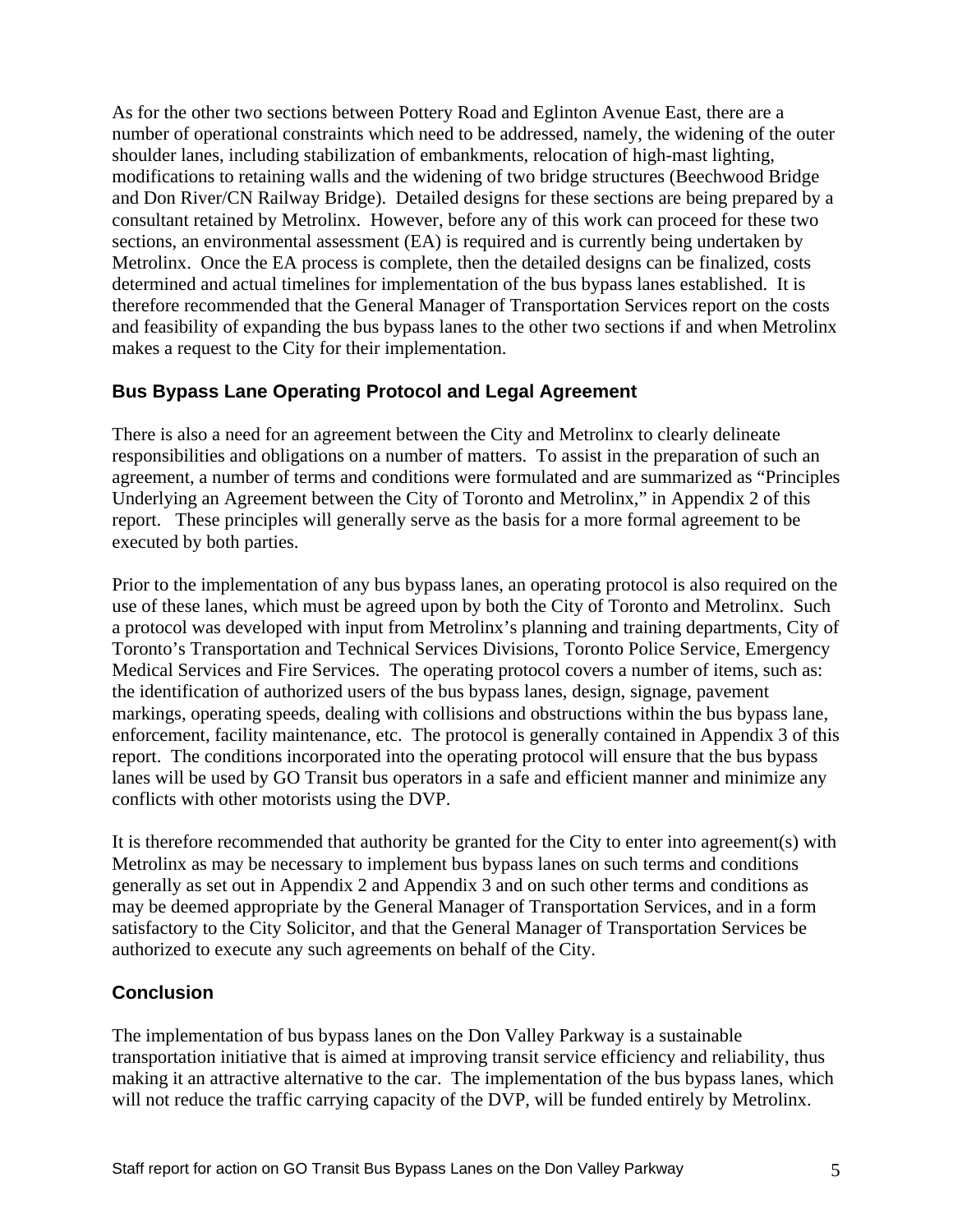Staffs from Financial Planning, Risk Management of Corporate Finance, Technical Services, Legal Services, Emergency Medical Services, Fire Services and the Toronto Police Service have been consulted in the preparation of this report.

### **CONTACT**

Nazzareno A. Capano, P. Eng. Manager, Operational Planning and Policy Transportation Services Division Tel: 416-392-7766 Fax: 416-392-4808 Email: ncapano@toronto.ca

### **SIGNATURE**

Gary Welsh, General Manager, Transportation Services

NAC/cs

### **ATTACHMENTS**

Appendix 1 – Bus Bypass Lane Locations (Figures 1, 2 and 3)

Appendix 2 – Principles Underlying an Agreement between City of Toronto and Metrolinx

Appendix 3 – Operating Protocol for Bus Bypass Lanes on the Don Valley Parkway

 $\overline{\phantom{a}}$  , we can assume that the contract of the contract of the contract of the contract of the contract of the contract of the contract of the contract of the contract of the contract of the contract of the contract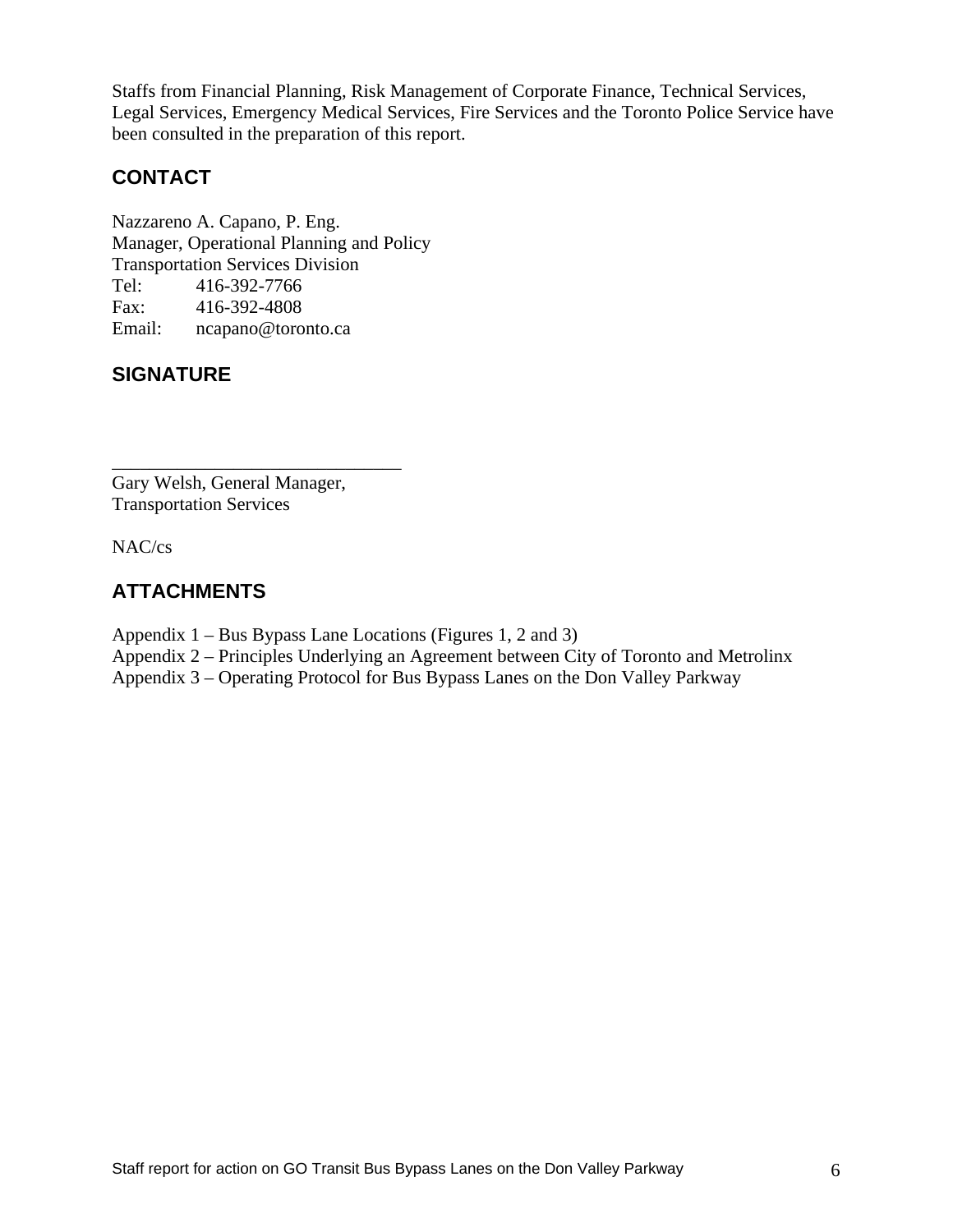# **Appendix 1**

# **Bus Bypass Lane Locations (Figures 1, 2 & 3)**



**Don Mills Rd to Eglinton Ave E** 



**Reserved And Road East York A Little State And A Little State A Little State A Little State A Little State A Little State A Little State A Little State A Little State A Little State A Little State A Little State A Little Figure (3) (Priority for Implementation)**

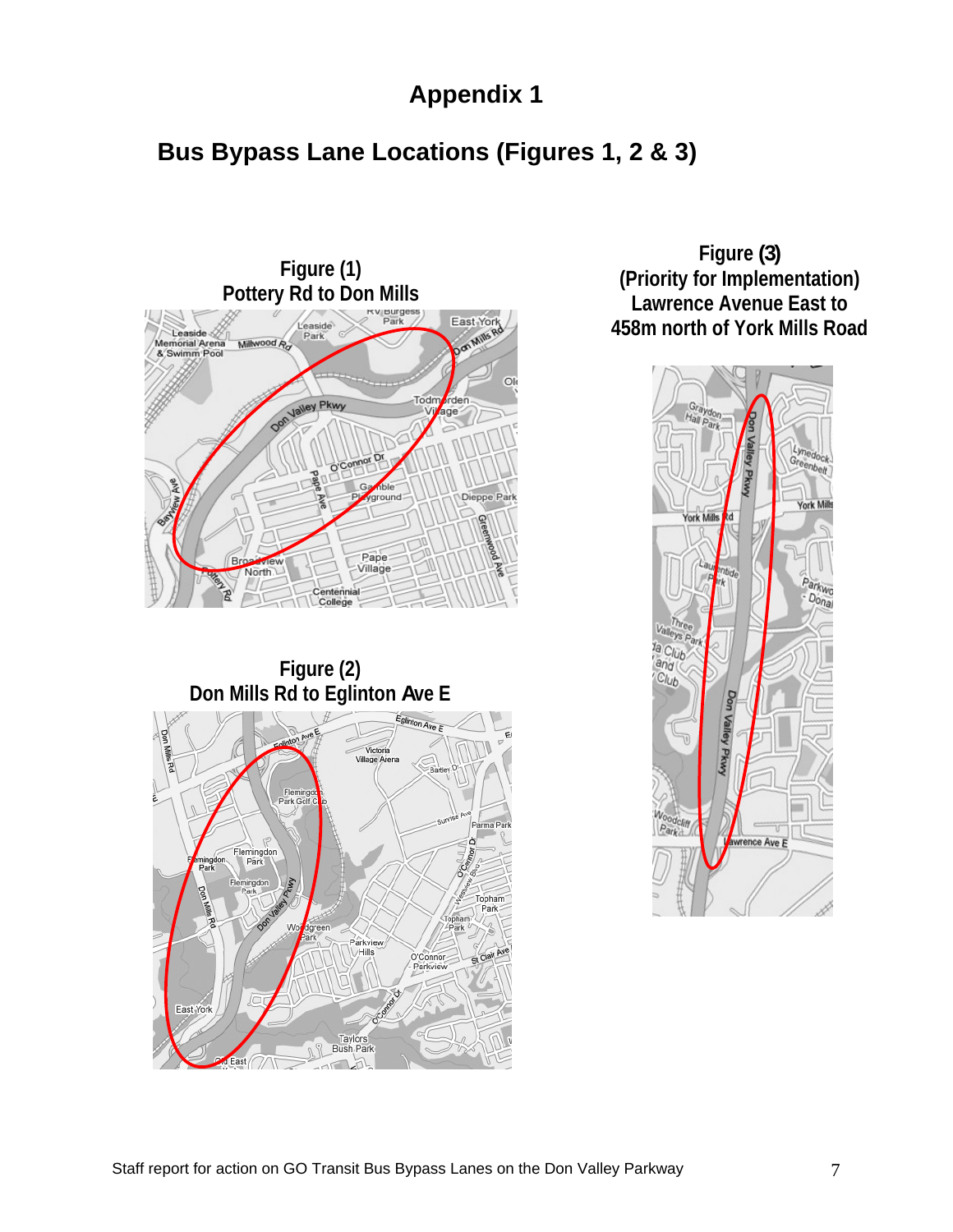# **Appendix 2**

# **PRINCIPLES UNDERLYING AN AGREEMENT BETWEEN CITY OF TORONTO AND METROLINX**

### April 2010

### **General**

- The project is a joint project between City of Toronto and Metrolinx
- The project will be on the section of the Don Valley Parkway (DVP) between Lawrence Ave East and a point 458m north of York Mills Road and only after the necessary by-laws have been passed for this section.
- The City and Metrolinx have developed and will abide by an Operating Protocol which will form part of anagreement between both parties.
- The City will lead a joint evaluation with Metrolinx of the project in terms of safety, effectiveness and cost-effectiveness, and the City reserves the right to discontinue the project for any reason, including if deemed in the public interest.
- Both parties accept their responsibilities and obligations to the conditions enlisted below.
- Collisions and accidents occurring in the bus bypass lanes, during the course of regular use, will be subject to the normal process of insurance claims.

### **Metrolinx Obligations**

- Metrolinx will be responsible for all costs associated with feasibility studies, including environmental assessments, for the expressed purpose of implementing bus bypass lanes (BBL) on the Don Valley Parkway.
- Metrolinx will be responsible for all costs associated with the physical alterations of the DVP infrastructure, including but not limited to initial signage costs and road marking costs, to accommodate bus bypass lanes and to make them safe and operational.
- Metrolinx will be responsible for ensuring that contractors carrying out physical alterations to the DVP carry a minimum of \$5.0 million Commercial General Liability Insurance.
- Metrolinx will be responsible for the training of their own bus operators and supervisory staff on how to properly use the BBL in accordance with the 'Operating Protocol for Bus Bypass Lanes on the Don Valley Parkway'.

### **City of Toronto Obligations**

- City will be responsible for the ongoing physical maintenance of BBL, in the normal course, including signage repairs, barrier repairs, catchbasin repairs and pavement surface repairs which form part of the bus bypass lanes along the DVP.
- City will be responsible for winter maintenance along the BBL.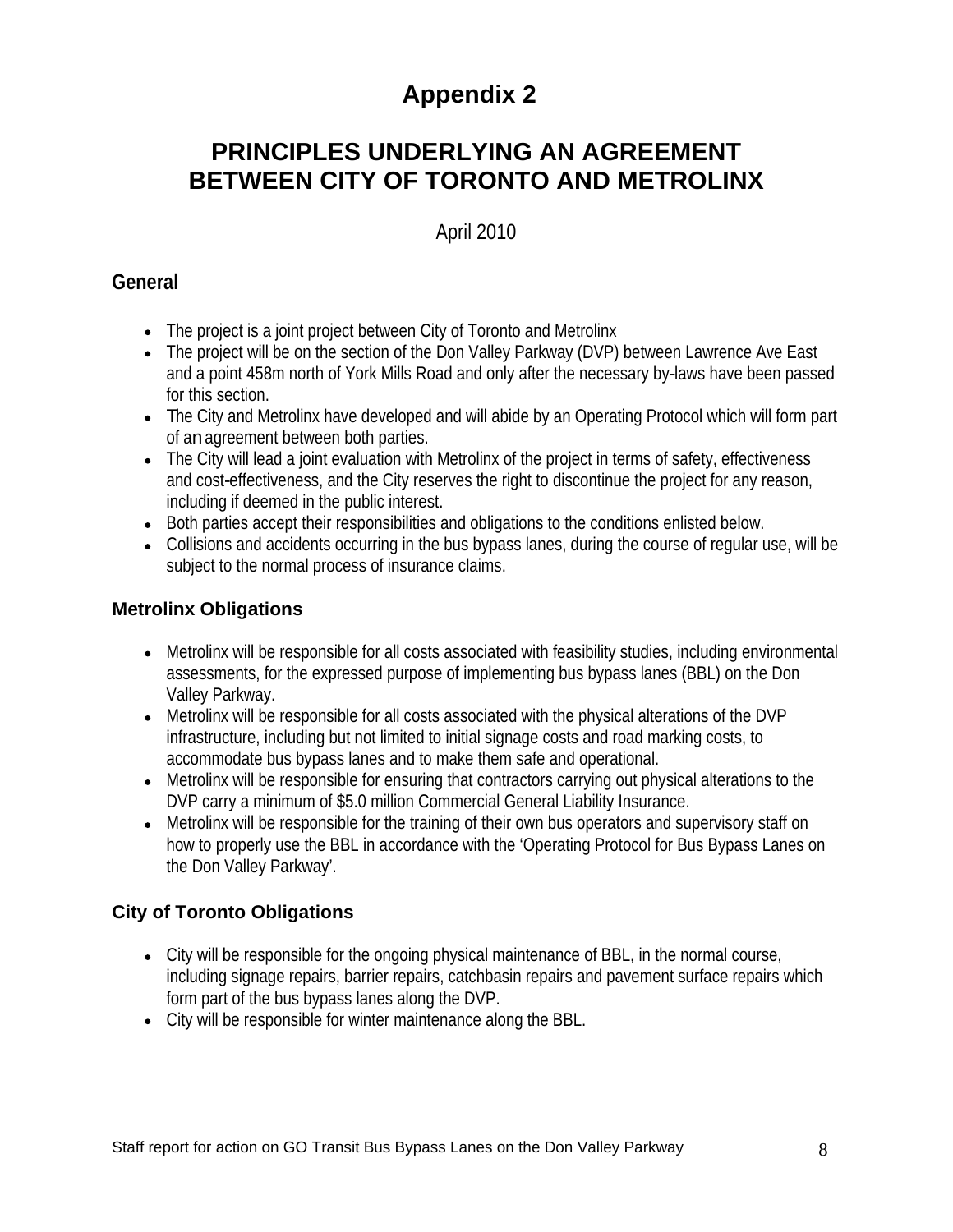**Appendix 3**





# **OPERATING PROTOCOL FOR BUS BYPASS LANES ON THE DON VALLEY PARKWAY**

March 26, 2010

The City of Toronto is willing to convert the median shoulder of the Don Valley Parkway between Lawrence Avenue East and a point 458mnorth of York Mills Road, both directions, to designated driving lanes to be used by authorized GO Transit vehicles (the "Project").

Converted shoulders for use as a Bus Bypass Lanes ("BBL") will look similar to and operate like any other freeway lane. However, only authorized GO Transit drivers will be permitted to use the lane to bypass congestion. Although reserved for the exclusive use by authorized GO Transit Vehicles, and despite anything to the contrary in this document, in certain circumstances, ambulances, police or fire department vehicles, or public utility emergency vehicles, or vehicles actually engaged in the removal of snow or the sanding or salting of roads or in maintenance operations for or on behalf of the City may use the bus bypass lane(s).

This document (herein referred to as "Operating Protocol") describes the use of the BBL on the Don Valley Parkway and outlines conditions for their use by all GO Transit vehicle drivers authorized by Metrolinx. In addition, this Operating Protocol will be the framework under which any future BBL is implemented and operated.

### **Criteria for Eligibility**   $\Box$

The use of the BBL on the Don Valley Parkway is limited to those GO Transit bus drivers ("Bus Drivers") who are authorized by Metrolinx and for the sole purpose of bypassing congestion. Only when Bus Drivers meet the criteria as set out in Schedule A of this protocol will they be authorized to use the BBL on Don Valley Parkway. Similarly, Safety and Training Vehicles will also be permitted to use the BBL on the Don Valley Parkway but only for the purposes of monitoring the operations of their drivers or responding to a collision or accident involving a GO Transit bus in the BBL and where they have met the criteria as set out in Schedule A.

Metrolinx must ensure that all drivers who will use the BBL have received a copy of this Operating Protocol, have been provided with training concerning the use of the BBL as outlined in Schedule A, and have agreed to the conditions of operating a GO Transit vehicle in the BBL as outlined in this Operating Protocol. Metrolinx will provide the required training services as the need arises. Metrolinx will be responsible for monitoring the operations of their drivers and vehicles to ensure compliance with this Operating Protocol.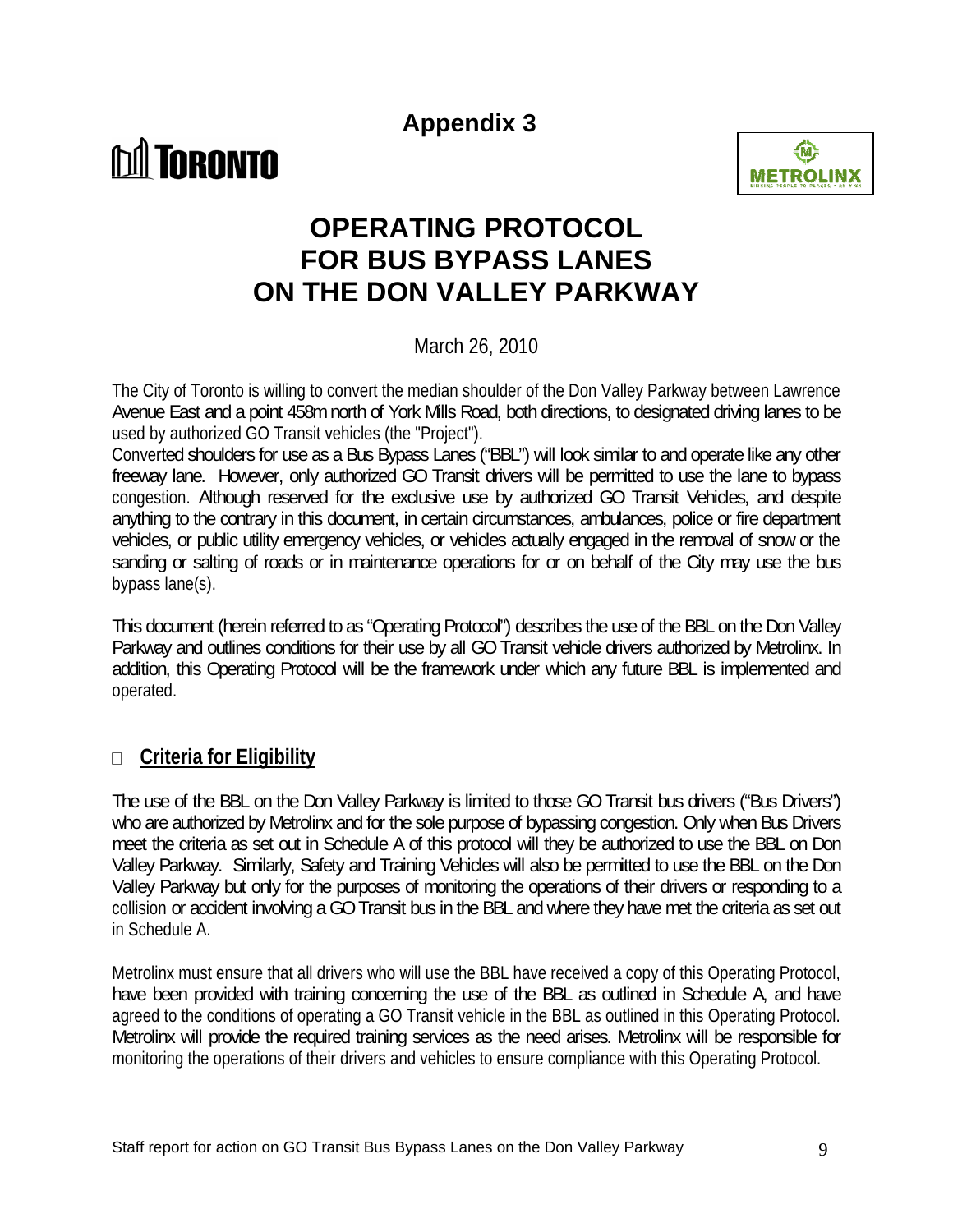GO Transit vehicles using the BBL must have radio or telephone contact with their Bus Operations Communication Centre, in order to report blocked shoulders or other emergency situations. Any information reported to the Bus Operations Communication Centre must be passed along by the dispatch to the respective emergency service by calling 911 (i.e., Toronto Police Service, Fire Services, and Emergency Medical Services).

### $\Box$ **Operating Partners**

The Operating Partners to this Operating Protocol are Metrolinx and the City of Toronto.

# □ <u>Design</u><br>- Location:

The bus bypass lanes for the Don Valley Parkway ("DVP") between Lawrence Avenue East and 458 metres north of York Mills Road are illustrated in Schedule B of this protocol. Authorized GO Transit Drivers will operate their vehicles in the designated BBL located adjacent to the median of the DVP. The BBL will have a nominal width of 3.65 metres, with solid edge line dividing the lane fromthe general-purpose lanes ("GPL").

# **- Signing & Pavement Markings:**

The BBL will be clearly marked with signs approximately every 200-300 metres along its entire length, to informmotorists that the lane has been designated for use by GOTransit vehicles (see signs in Schedule C). The solid white edge line between the GPL and the BBL will be 20 centimetres wide rather than the normal 10 centimetres wide.

### **- Operating Speed:**

Bus Drivers must exercise their best judgment in considering the safety of other motorists, as well as that of the bus customers. Bus Drivers will only use the BBL when traffic in the GPL is moving at speeds equal to or less than 60 km/h. While using the BBL the bus shall not exceed 60 km/h. When the traffic on the Don Valley Parkway is in a stop-and-go condition, buses are to travel no more than 20 km/h greater than the GPL flow of traffic. Bus Drivers must adhere to the speed limits outlined above; failure to do so could result in the City requesting that those Bus Drivers with repeat violations no longer be allowed to use the bypass lanes. In the case of the case of the case of the case of the case of the case of the case of the case of the c

# - **Protocol for Collisions**:

In the event of a collision in or adjacent to the BBL, GO-bus operators are to notify the Bus Operation Communication Centre (using the bus radio) of the collision. The Metrolinx Bus Operation Communication Centre will then notify all other GO-bus operators using the BBL of the obstruction, and will call 911 to ensure that help is dispatched to the scene. The BBL is not to be used until the obstruction has deared or been removed from the driving lane.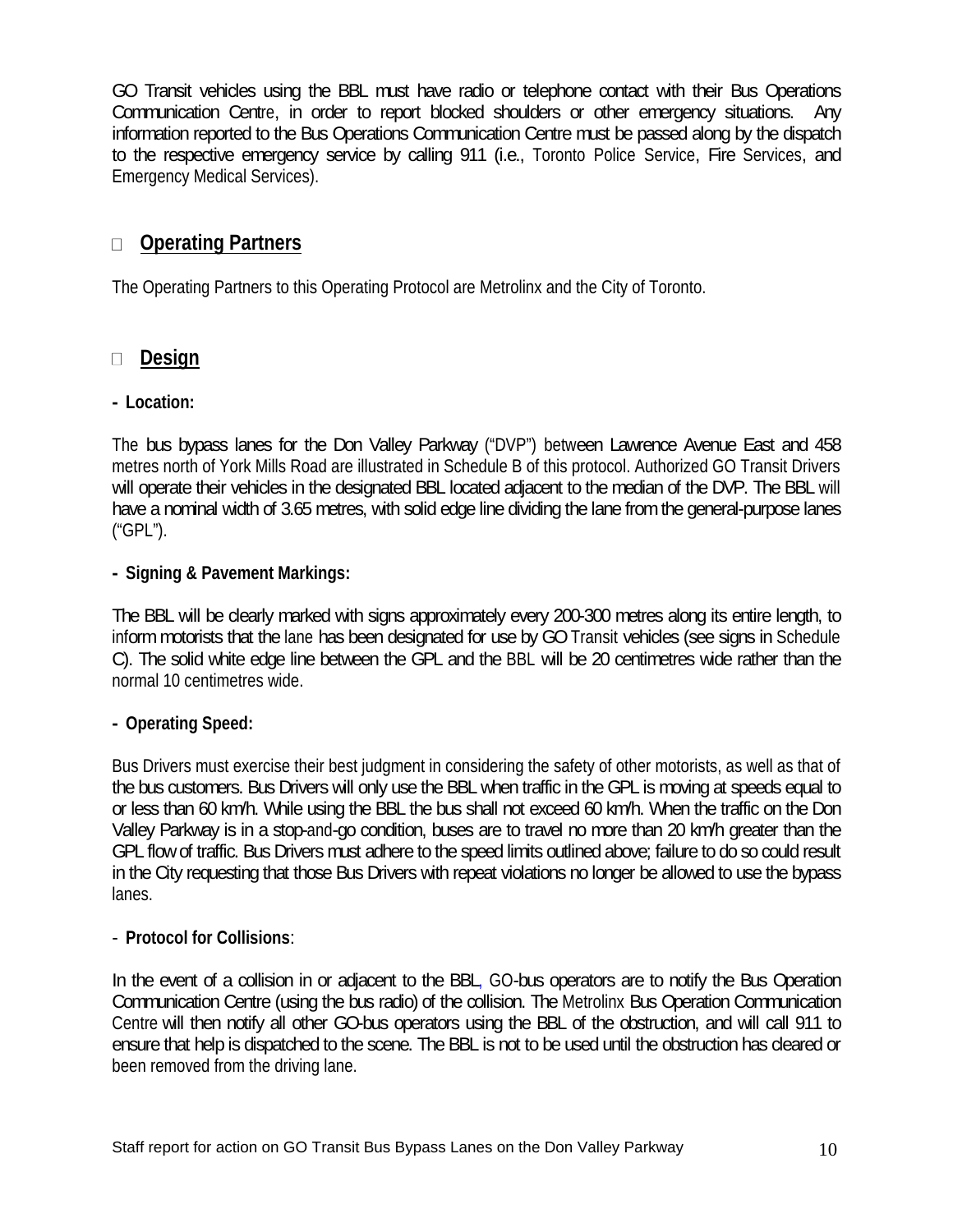After the incident has been dealt with effectively, the Centre will notify the City of Toronto of the incident, its time line and the final outcome via email to the City's Traffic Management Centre: **[Insert Contact Email]** 

### **- Obstruction of the BBL:**

During winter months, the available BBL widths may be temporarily reduced due to an accumulation of snow on the sides of the lane. Bus Drivers are responsible for exercising their best judgment in determining if they can safely utilize the BBL under these conditions.

If the lane is obstructed (e.g., vehicle breakdown, debris) in any way, the Bus Drivers must re-enter the GPL to avoid the obstruction. Buses must yield to other vehicles when re-entering the GPL.

GO bus operators are to notify the Bus Operation Communication Centre (using the bus radio) of any obstruction in the BBL and the Bus Operation Communication Centre("the Centre") will then notify all other GO-bus operators, using the BBL, of the obstruction. The Centre will call 911 to ensure that help is dispatched to the scene. The BBL is not to be used until the obstruction has cleared or been removed from the driving lane.

If necessary, buses in the BBL should safely exit the lane to allow emergency vehicles to pass. If the BBL is not blocked by an emergency, use of the BBL may resume once emergency vehicles have passed.

After the incident has been dealt with effectively, the Centre will notify the Cityof the incident, its time line and the final outcome via email to the City's Traffic Management Centre: **[Insert Contact Email]**

On occasion, the City of Toronto Police Service may elect to utilize the BBL to detour general-purpose traffic due to maintenance, construction or collisions. Except for emergency situations, the City of Toronto will make best efforts to provide Metrolinx with as much notice as possible of such detours and at least 24 hours notice.

### **- Times of Use/Hours of Operation:**

The BBL is to be used for congestion bypass purposes only byGO Transit buses. The BBL can be used whenever the GPL is operating at a speed less than 60km/h. Safety and Training Vehicles will also be permitted to use the BBL on the Don Valley Parkway but only for the purposes of monitoring the operations of their drivers or responding to a collision or accident involving a GO Transit bus in the BBL.

### **- Enforcement:**

Bus Drivers can report violators to Bus Operations Communication Centre, at **1-800-268-3376 (Emergency only)**; The Bus Operations Communication Centre would then notify Toronto Police Service, if it chooses to pursue the case, and the Police could be asked to lay charges.

### **- Facility Maintenance:**

At times, the Don Valley Parkway may be closed for maintenance or for emergency management. Under such circumstances, all traffic lanes including BBL will be closed and the GO Transit Drivers are to find alternate routes.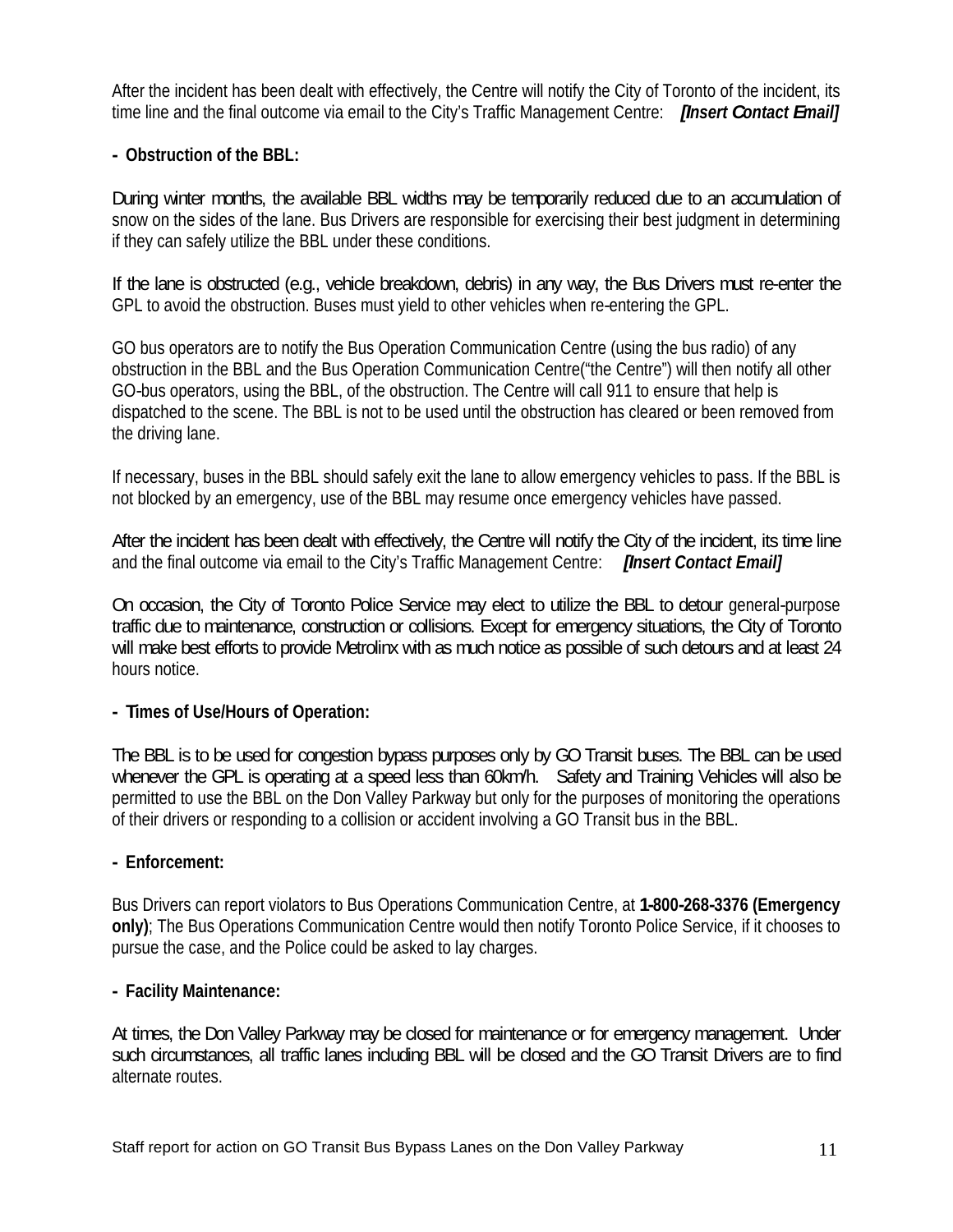There may be occasions when a section of BBL is not fully cleared of snow - the Bus Drivers and other GO vehicles in those instances must use the GPL until the BBL is fully cleared.

### **Access and Egress of BBL**

### **- General:**

As previously noted, buses will only use the BBL when traffic in the GPL is moving at speeds equal to or less than 60 km/h. While using the BBL, buses shall not exceed 60 km/h. When the GPL traffic on Don Valley Parkway is in a stop-and-go condition, buses are to travel no more than 20 km/h greater than the GPL flow of traffic.

In order to minimize potential conflicts with GPL traffic, once a bus has entered the BBL, it should not reenter the GPL if the operating speed of the GPL marginally improves. However, if the speed of GPL increases well above the speed of the bus in the bypass lane, the driver may re-enter theGPL if and when it is safe to do so  $-i.e.,$  the driver is to ensure the safety of the manoeuvre.

# □ <u>Reporting and Liaison</u><br>- Reporting of Collisions:

In addition to contacting the appropriate emergency services at the time of a collision, the Bus Drivers and operators of GO Transit safety and training vehicles will report to the City of Toronto the details of any collisions involving their vehicles using the BBL after their occurrence. Details will include: date, time, location, traffic conditions, weather condition, pavement condition, vehicles involved, sequence of events, damages and injuries, possibility of charges, recommended measures to avoid recurrence. The report is to be e-mailed or faxed to the designated City contact (see below) once the information has been compiled.

### **- Forecast of Use:**

On September 1 and April 1 of each year, Metrolinx is to provide to the City an estimate of bus routing, schedule and bus volumes for the upcoming six-month period. This will include an estimate of total trips, on a peak period and on a per day basis, that will use each direction of the BBL. This estimate is to be sent to the designated City Contact. The City will then provide written approval. Metrolinx can add bus services to the BBL to within 25 percent over the submitted estimate before having to obtain further written approval from the City. The City will determine if additional buses or changes to the operating times will be permitted beyond this agreed estimate. The City of Toronto also reserves the right to comment on the 25% criterion when it sees the estimates for the number of trips planned.

City of Toronto will notify Metrolinx of any major maintenance or capital works activity to be planned on the DVP that could impact GO Transit bus operations.

### **- Bi-Annual Meetings:**

The Operating Partners will meet on at least a bi-annual basis, or as the need dictates, to review BBL operations and agree on changes, additions and improvements.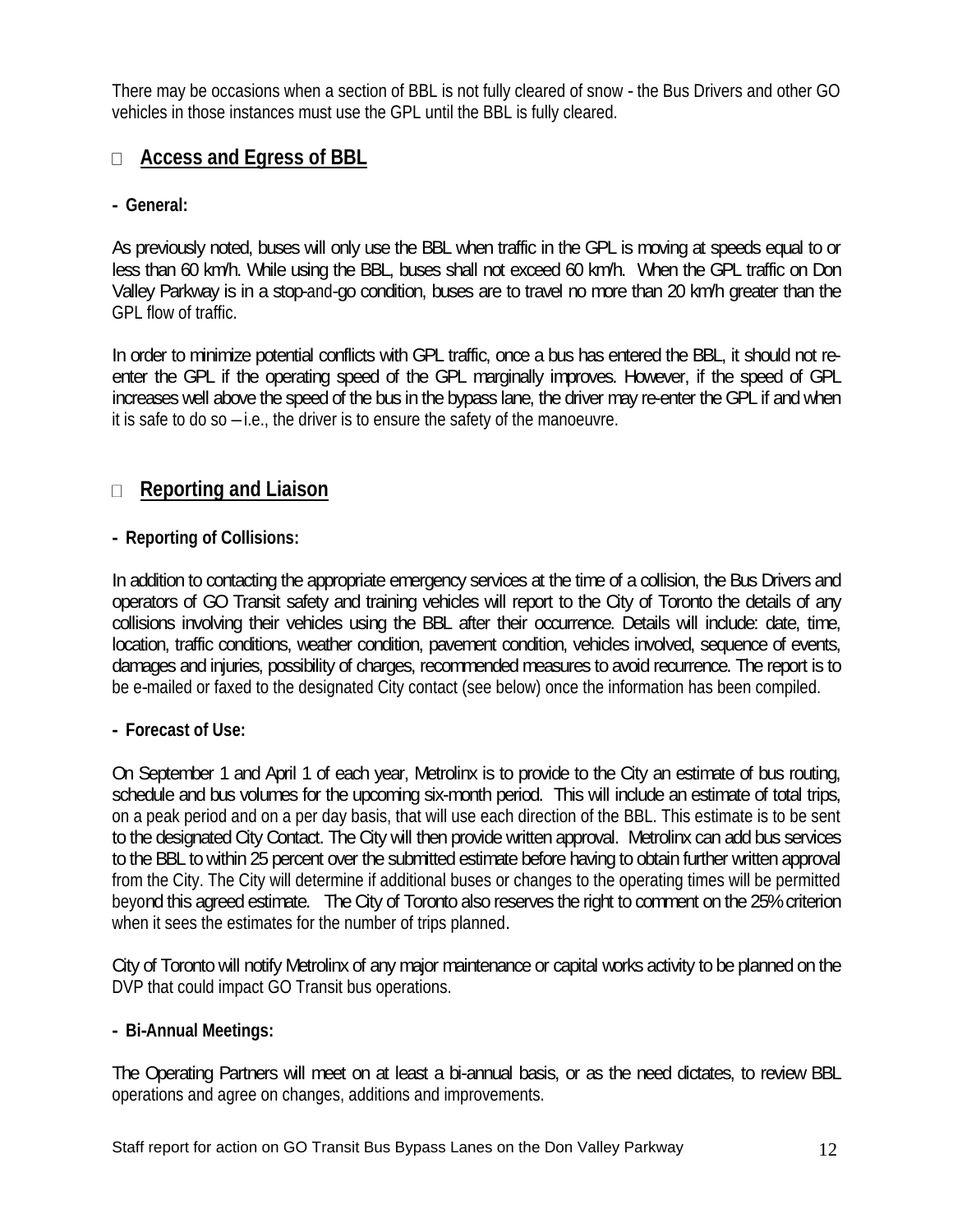### **- Evaluation of Bus Bypass Shoulder Use:**

The City and Metrolinx will monitor the operation of the BBL and assess the impacts of the BBL on the GPL. The City will report to Metrolinx any observed problems or violations of this Operating Protocol, including excessive speeding on the BBL or unsafe merging activity. The City will notify Metrolinx when a problem has been observed and issue a warning that the City may cancel the use of the bypass lanes if further violations are observed.

### **- Media Releases:**

All Operating Partners will make every effort to share, in confidence, anymedia releases pertaining to the BBL with the other Operating Partner at least 24 hours in advance of its release.

### **- Formal Designated Contacts:**

Any changes to the designated City or Metrolinx contacts must be provided in writing within one (1) week to the other Operating Partner.

Designated Contacts for each Operating Partner:

|                   | <b>City of Toronto</b> [Insert Contact Name], Traffic Safety Unit |  |
|-------------------|-------------------------------------------------------------------|--|
|                   | <b>Transportation</b> Traffic Management Centre                   |  |
| <b>Services</b>   | 416-397-5016<br>Tel:                                              |  |
| <b>Division:</b>  | Fax: $416 - 392 - 4919$                                           |  |
|                   | Email: <i>[Insert Contact Email]</i>                              |  |
| <b>Metrolinx:</b> | [Insert Contact Name]                                             |  |
|                   | <b>Bus Operations, Central</b>                                    |  |

Tel: 416 –638 –6776 ext. 2250 Fax:  $416 - 630 - 8125$ Email: **[Insert Contact Email]**

Designated Contacts for the Toronto Police Service:

|          | <b>Toronto Police [Insert Contact Name]</b> | [Insert Contact Name] (Alternate)         |
|----------|---------------------------------------------|-------------------------------------------|
| Service: | <b>Traffic Services - Traffic Support</b>   | <b>Traffic Services - Traffic Support</b> |
|          | Tel: 416 – 808 – 1826                       | $416 - 808 - 1956$                        |
|          | Fax: $416 - 808 - 1922$                     | Fax : 416 — 808 — 1922                    |
|          | Email: [Insert Contact Email]               | Email: [Insert Contact Email]             |
|          |                                             |                                           |

**- Termination of Operations:** 

With the exception of an emergency, an Operating Partner may terminate/suspend the Project and/or their participation in the BBL for any reason with 30 days notice, in writing, to the designated contacts of the other Operating Partner. The City reserves the right to terminate/suspend operations and/or the Project, with minimal or no notice where, in the opinion of the City's General Manager of Transportation Services, there are significant traffic safety or operational concerns.

Staff report for action on GO Transit Bus Bypass Lanes on the Don Valley Parkway 13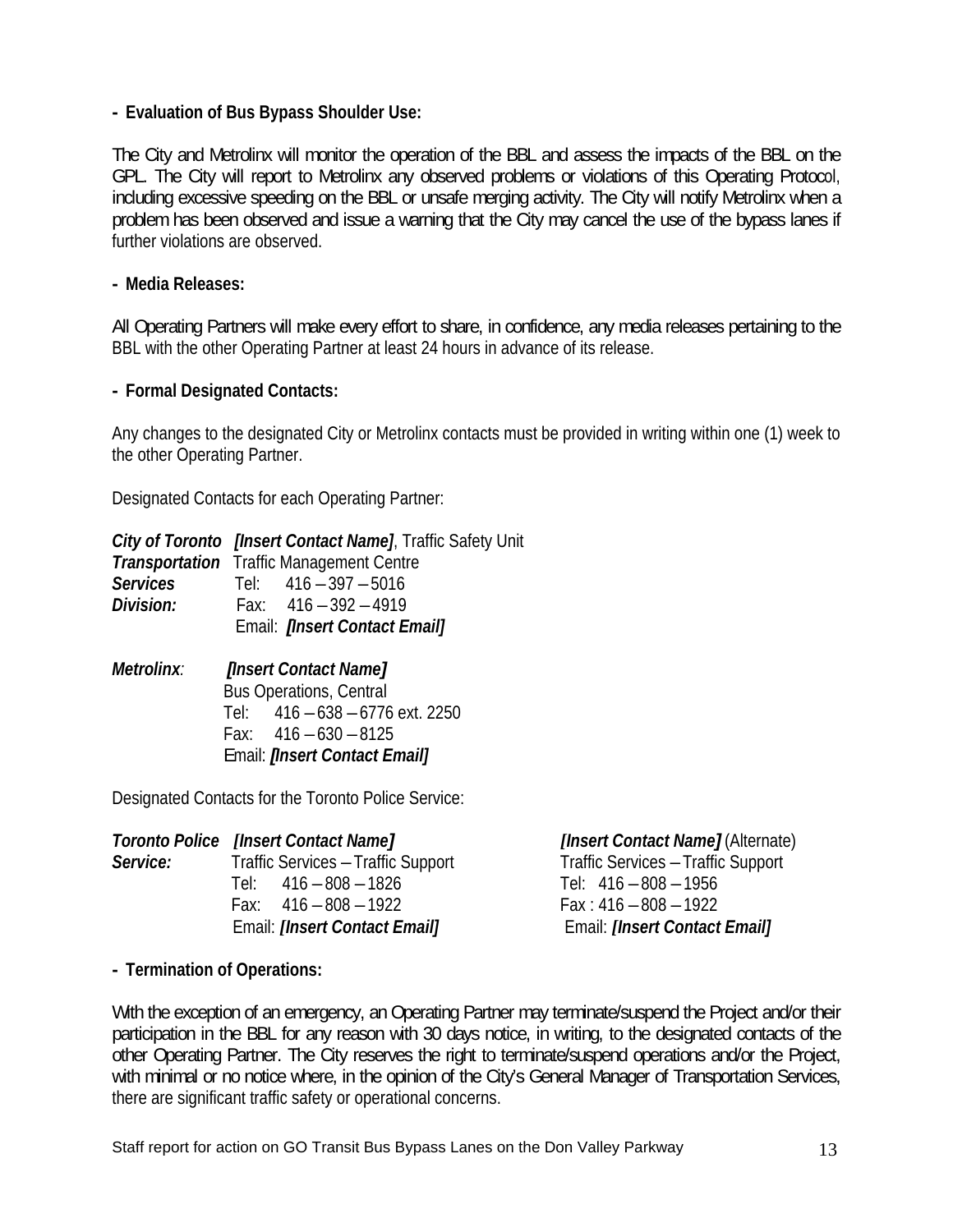## **Schedule A**

### **Eligibility Criteria for Use of BBL**

- GO Transit buses will use the BBL to provide regular scheduled service available to the public.  $\blacksquare$
- $\blacksquare$  The BBL may only be used by 40 60 foot GO Transit buses and
- By clearly marked GO Transit Safety and Training, Supervisory, and fleet support vehicles who are monitoring the use of the lanes by GO Transit Bus Drivers or responding to vehicular incidents and collisions. The Safety and Training vehicles will be identified by a large green GO Transit logo on both sides of the vehicle and shall be equipped with emergency lights. Non-marked vehicles will not be allowed use of bus bypass lane.
- Buses must have radio or telephone contact with GO Transit Bus Operations Communication Centre, in order to report blocked shoulders or other emergency situations involving the shoulder.
- Bus Drivers using the BBL must have Commercial Vehicle Operator's Registration ("CVOR") Certificate, and must have a Carrier Safety Rating ("CSR") of either excellent or satisfactory. The City's Transportation Services Designated Contact must be provided with proof of this rate prior to authorized use of the BBL.
- Metrolinx supervisory and driver staff must complete Manager and Driver Training that is provided by Metrolinx, before being allowed to use the BBL. The curriculum will include::<br>• Purpose of BBL<br>• Review of BBL layout, signs and markings<br>• Operating Speed Restrictions<br>• Safe Merging<br>• BBL Access and Egress<br>• Emergency Pr
	-
	-
	-
	-
	-
	-
- After completion of Manager and/or Driver Training, each supervisor and Bus Driver must sign an acknowledgement form indicating that they have been trained and will abide by the rules of this Operating Protocol. Metrolinx must retain a copy of each signed form for City of Toronto's review.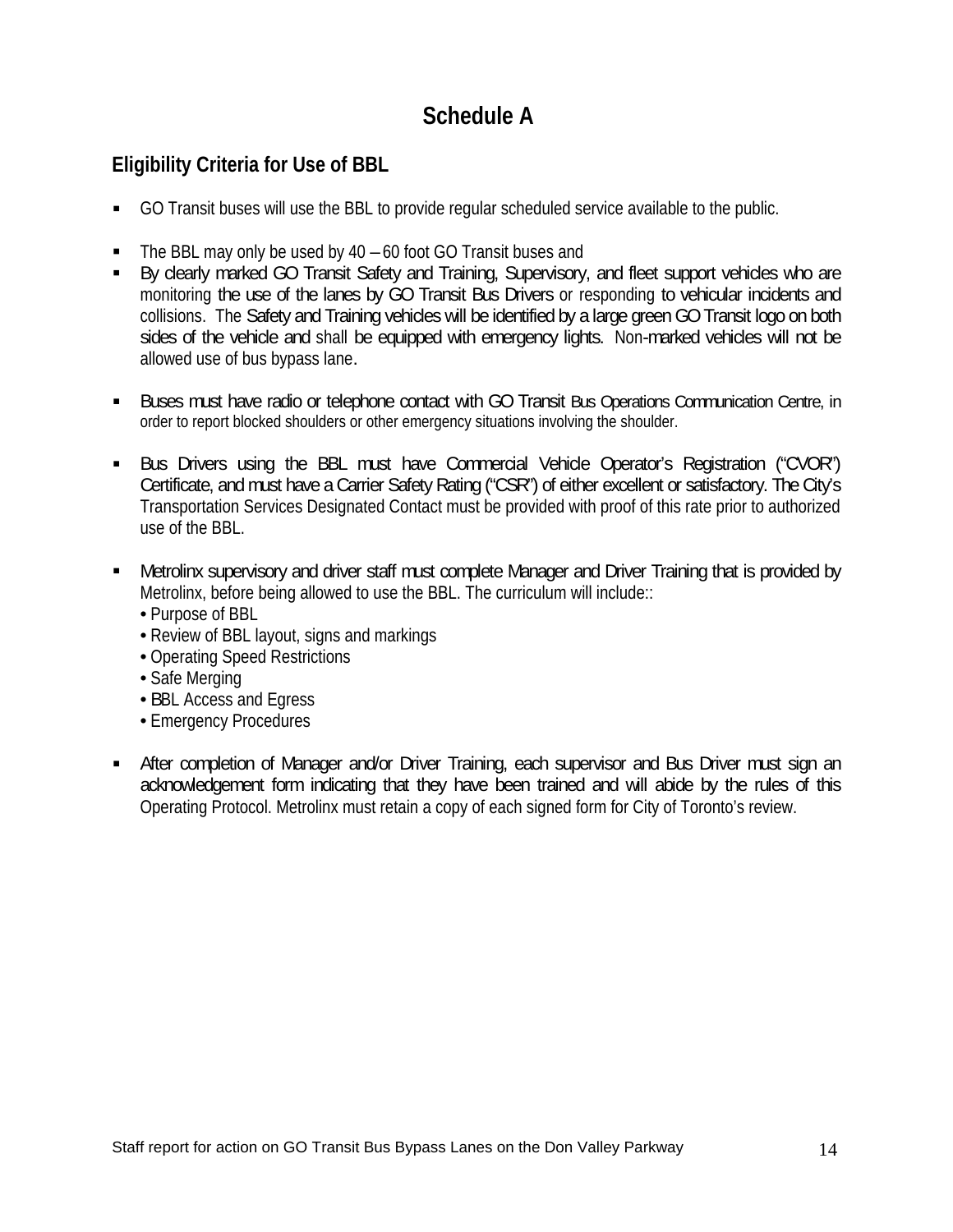# **Schedule B**

## **Map of the Bus Bypass Lane Location**

**Lawrence Avenue East to a point 458 metres north of York Mills Road**

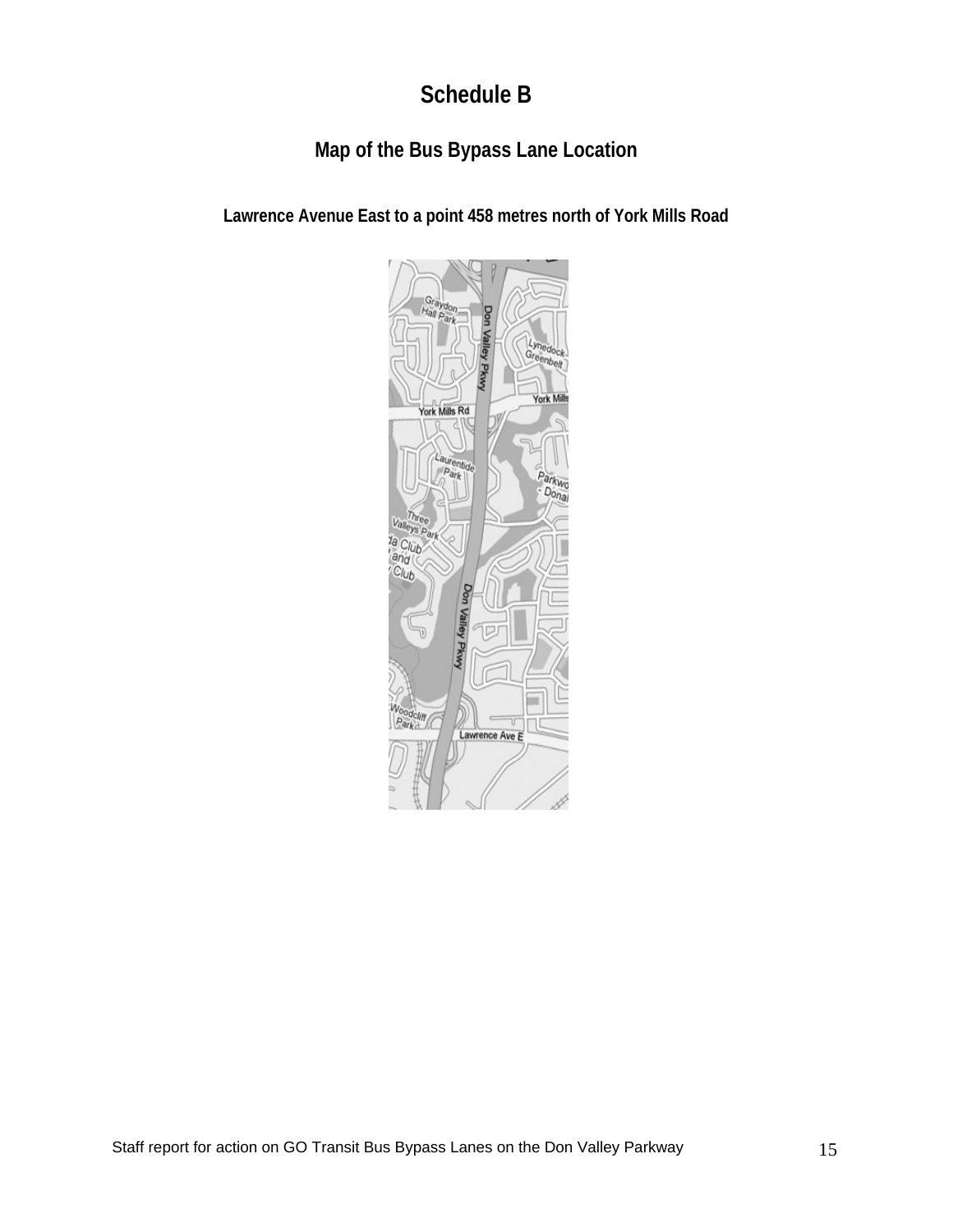# **Schedule C**

## **Signs Designating the Bus Bypass Lanes**

Appropriates signs will be used to mark:

1. Regulatory and Warning Signs to be used at beginning and end of the bus bypass lane where authorized GO Transit buses are allowed to operate.





- 2. Appropriate signs will be used to warn other motorists that:
	- 1. GO Transit vehicles are using the lane for operation; and
	- 2. Only GO Transit Vehicles are authorized. E.g.